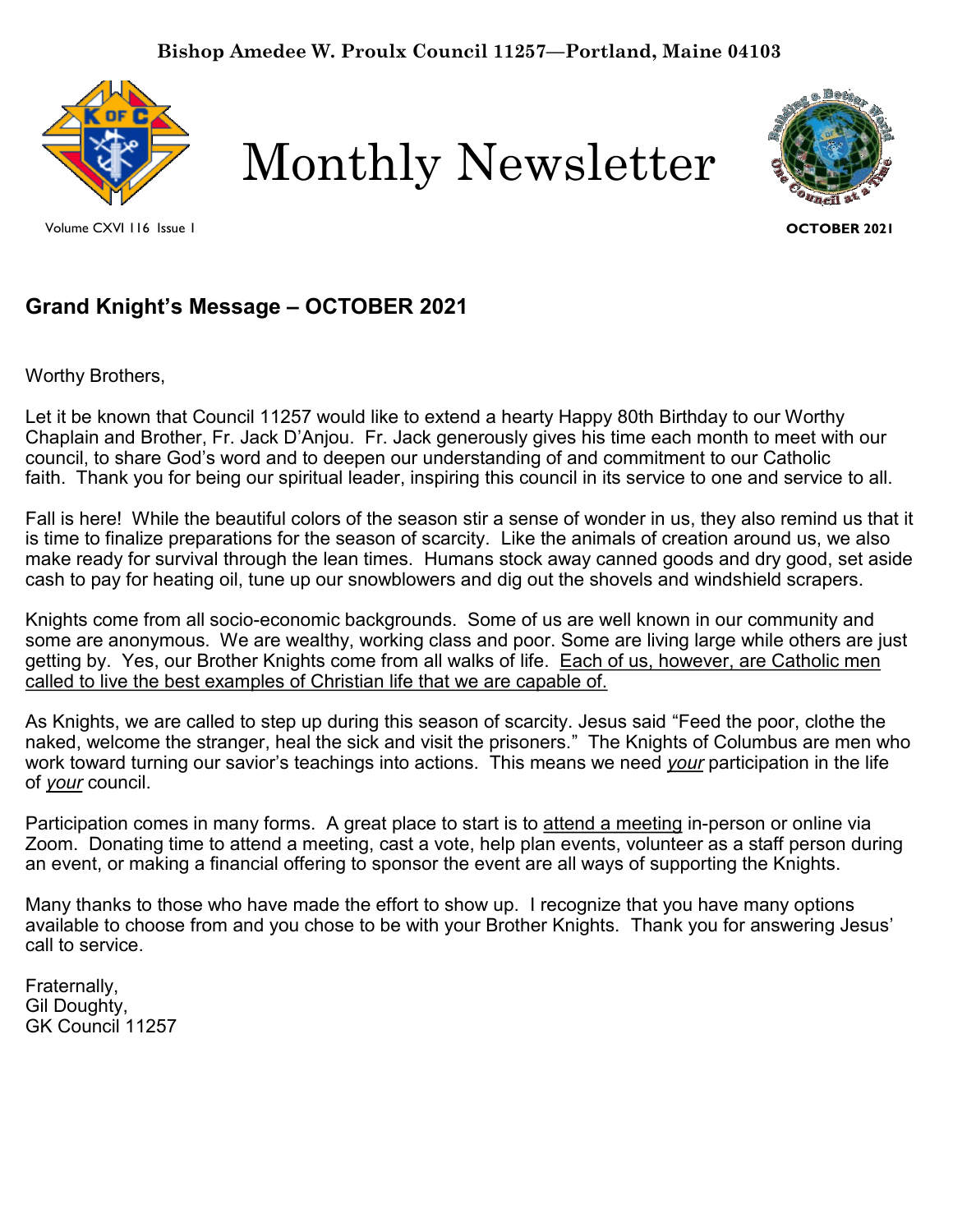#### **Call of Meeting to Order**

The OCT 12th IN PERSON business meeting was called to order by GK Gil at 7:00pm. Fr. Jack lead us with the opening prayer and GK Gil lead us in the Pledge of Allegiance.

#### **Roll Call of Officers**

| Chaplain Fr. Jack         | P            |
|---------------------------|--------------|
| Grand Knight, G. Doughty  | P            |
| Deputy GK, M. Pizzo       | P            |
| Chancellor, N. Twaddel    | E            |
| Recorder, J. Pizzo        | P            |
| Fin. Secretary P. Rovnak  | P            |
| Treasurer, D Bergson      | P            |
| Lecturer                  | U            |
| Advocate, R. Leduc        | E            |
| Warden, F. Stephens       | P            |
| IS Guard P. Sullivan      | Е            |
| OS Guard, D. Marzagalli   | P            |
| 1 Yr. Trustee, J. Morin   | $\mathbf{P}$ |
| 2 Yr. Trustee, D. Pratt   | P            |
| 3 Yr. Trustee, E. Griffin | E            |
| $P = Present$             |              |
| $A = Absent$              |              |
| $E = Excused$             |              |
|                           |              |

U = Unassigned

### **Reading of Minutes of the Previous Meeting:**

Motioned made to dispense with the reading of the previous meeting. Second and passed.

**Report of Admissions Committee on Reading and voting for new members: No new admissions.** 

### **The Chaplain's Report:**

**Fr. Jack spoke about our Daily Examine: from the Spiritual Exercise of St. Ignatius of Loyola. He asked that each of us go through the exercise during our daily prayer time.**

# **Membership Statistics:**  Council Membership: Insurance Members 25 Associate Members 25 Insurance Members 1 Inactive Total 51 Of the 51 members, 11 are Honorary Life, 3 Honorary and 1 is Inactive The aging of our council:  $20 - 30 = 0$   $31 - 40 = 2$  $41 - 50 = 5$   $51 - 60 = 12$  $61 - 70 = 16$   $71 - 80 = 15$

 $81 - 90 = 1$ 

The average age **of membership 66**

## **The Following Have Received the Honors of the 2nd & 3rd Degrees:**

**NONE** 

**The Following Have Received the Honors of the 4th Degree: NONE**.

**The Treasurer report: 09/30/21**

**BEGINNING BAL. 09/01/21** 

#### **INCOME**

**NONE TOTAL INCOME \$ 00.00 EXPENSES NONE TOTAL EXPENSES (\$ 00.00)** 

**ENDING BAL. 08/31/21 \$ 638.91**

**We have collected \$1,395 from our Holiday Appeal so far in October. Please consider a gift to the council if you have not done so already. It is funding our charitable work.** 

**Respectfully submitted, David Bergson, Treasurer**

**Motioned to accept the report was unanimously approved.**

### **Reading of Bills and Communications:**

There were no bills during the past month.

# **The Financial Secretary Report:**

FS Peter Rovnak is working on getting the annual dues mailing by Nov. 1st. Please pay your dues early as our treasury is a bit low.

#### **Trustee's Report**

**NONE**

**The Chancellor's Report:** 

**NONE**

## **Report of Service Program Committees:**

**Bro. Dewayn has organized our Essay Contest with St. Brigid's school. We have also our Holiday Appeal in order to raise funds for our Coats for Kids and other giving's during the holiday season. We are working on a take out dinner in November.**

**Unfinished Business: \$638.91 NONE** 

#### **NEW BUSINESS:**

**Discussed possible events for our council during this fraternal year. If you have any suggestions please send them to Program Director Mike Pizzo at phs63@aol.com. PGK spoke about the ACTS Men's retreat on Nov. 18th-21st in Winthrop. Cost is \$155 per person which includes all expenses for the retreat and transportation to and from Winthrop. If interested Call PGK Justin Russell at 310-7912.**

**District Deputy Report:**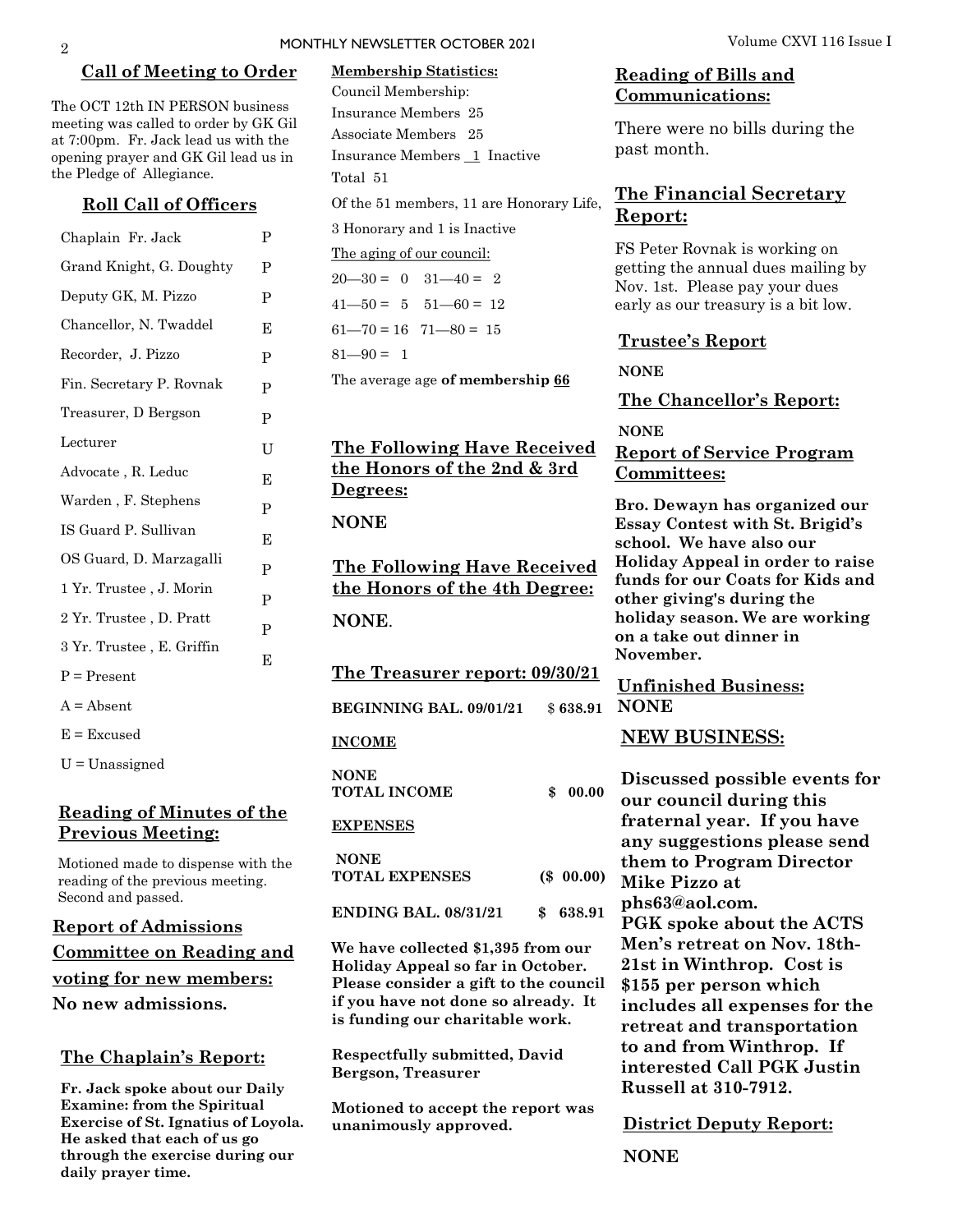**Email: phs63@aol.com**

**Tel: 207-797-6326**

**UPCOMING EVENTS:**

**Oct. to Nov. 2021 Essay contest underway at St. Brigid School for the 8th grade classes. Essay's to be returned in November. We will award the winners after review and selection of 3 best essays.**

**November 2021 Considering a take out dinner with Council 101 to benefit the council's treasury.**

**November 9, 2021 Council business meeting at Fr. Flanagan Hall Annex Room at St. Pius church at 7:00pm.** 

**Continue planning and fundraising for our Coats for Kids Program and other charitable events.** 

| <b>Good of the Order:</b><br>Prayers are offered for the<br>following members and friends<br>of our council:                                                                                                                                                                                                                                                                | <b>Lecturer Report:</b><br><b>NONE</b>                                                                                                                                                                               | <b>Happy Birthday Wishes to</b><br>following members:                                                                                                                                                                                                                                         |  |
|-----------------------------------------------------------------------------------------------------------------------------------------------------------------------------------------------------------------------------------------------------------------------------------------------------------------------------------------------------------------------------|----------------------------------------------------------------------------------------------------------------------------------------------------------------------------------------------------------------------|-----------------------------------------------------------------------------------------------------------------------------------------------------------------------------------------------------------------------------------------------------------------------------------------------|--|
|                                                                                                                                                                                                                                                                                                                                                                             | <b>News of the Fourth Degree:</b>                                                                                                                                                                                    | <b>BLESSINGS &amp;</b><br><b>CONGRATULATIONS</b>                                                                                                                                                                                                                                              |  |
| Katie Bergson, Daughter of Bro.<br><b>Dave Bergson</b><br>Bro. Jim Pizzo<br><u>Mary Polito, wife of Bro. Jim</u><br>Pizzo<br><u>Maria Trivellin, wife of Bro.</u><br>Mike Pizzo<br><b>Bro. Jerry Morin</b><br><b>Bro. John Laplante</b><br>Connie Ryan wife of deceased<br>member Ed Ryan<br>Fr. Ted Corley<br>Fr. Don Bosco<br><b>Rovnak family</b><br><b>Ramos Family</b> | Our 4th Degree Assembly<br>337 meets in Portland at St.<br>Pius Hall on the 2nd Monday<br>of the month at 7:00pm<br><b>COUNCIL INSURANCE</b><br><b>AGENT</b><br><b>Bill Weiss 691-0867</b><br>William.weiss@KofC.org | <b>GERRY MORIN</b><br><b>OCT 20</b><br><b>JAMES PIZZO</b><br><b>OCT 20</b><br><b>DEWAYN</b><br><b>OCT 27</b><br><b>MARZAGALLI</b><br><b>BOB MALCONIAN NOV 01</b><br>PETER SULLIVAN NOV 03<br>PETER ROVNAK<br>NOV <sub>05</sub><br><b>JUSTIN RUSSELL NOV 05</b><br><b>ANTHONY MYATT NOV 06</b> |  |
| Louise Stankiewicz Mom of Bro<br>Glenn<br>Pat Stephens wife of Br. Frank<br><b>Corinne Pratt Daughter of Bro.</b><br><b>Dick Pratt</b>                                                                                                                                                                                                                                      |                                                                                                                                                                                                                      | <b>EDITORS NOTE:</b><br><b>Please address omissions</b><br>and corrections to:<br><b>PP Michael Pizzo</b>                                                                                                                                                                                     |  |

Please take a moment to feel the movement of your council. We are, together, making a difference in our Parish and Community. If you are not already actively involved please consider the good we do and in greater numbers the more that we will be able to accomplish. I invite you to come with us on a journey to fulfillment.

**Our business meetings are held at 7:00PM in the annex of St. Pius, Fr. Flanagan Hall, 2nd Tuesday of every month (Except the months of July and August). Please review the Upcoming Events included in this newsletter and we welcome your participation and attendance.** 

# **Calendar of Events**

**A copy of our Calendar of Events for this fraternal year is available on OLHP website under KC Council 11257 or contact Program Director, Brother Michael Pizzo at phs63@aol.com or 233-4780.**

3